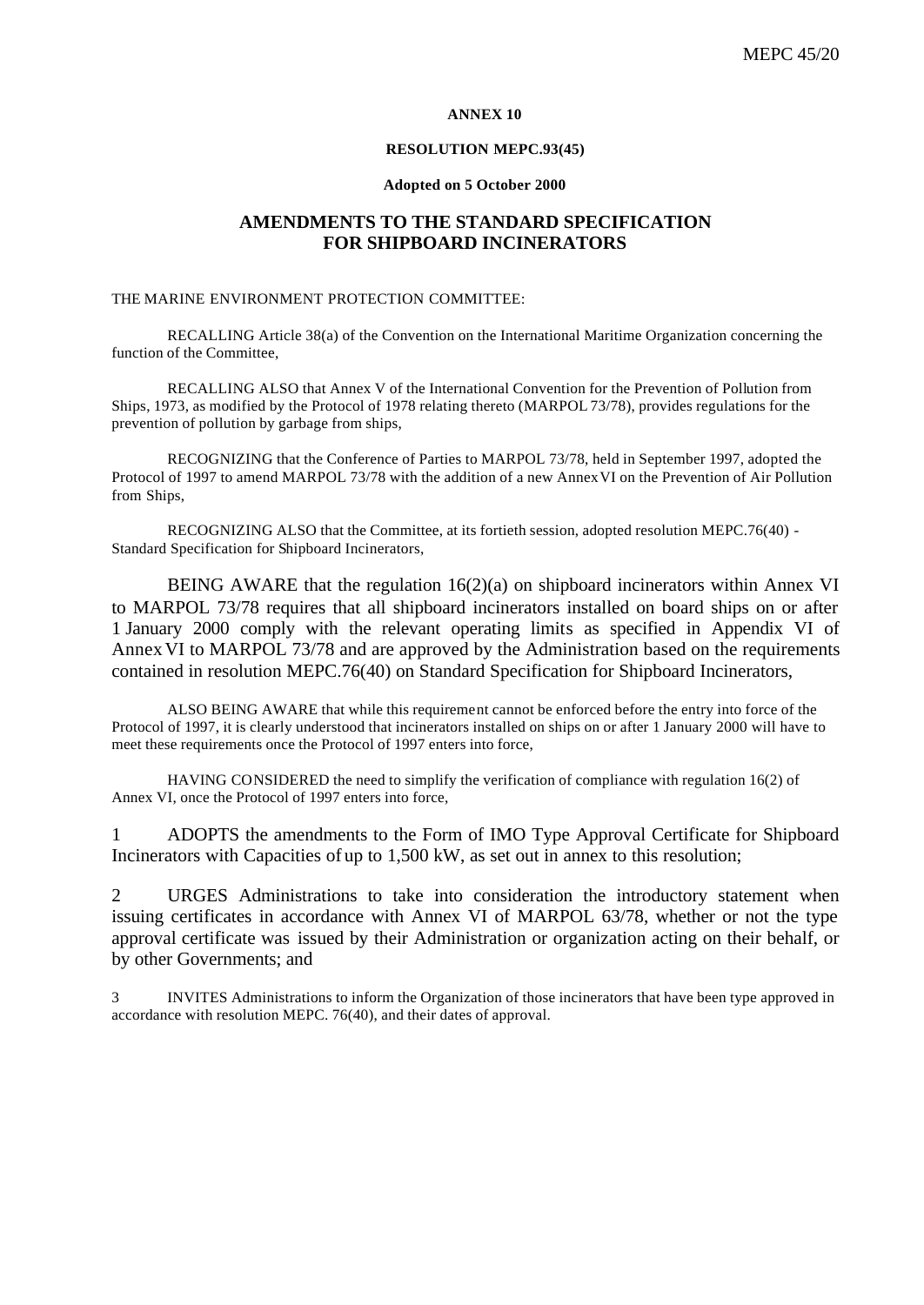ANNEX

# **AMENDMENTS TO THE FORM OF IMO TYPE APPROVAL CERTIFICATE FOR SHIPBOARD INCINERATORS WITH CAPACITIES OF UP TO 1,500 kW**

The introductory paragraph of the model Form of IMO Type Approval Certificate for Shipboard Incinerators with Capacity of up to 1,500 kW, as contained in the annex to resolution MEPC.76(40), is amended to read:

*"This is to certify that the shipboard incinerator listed has been examined and tested in accordance with the requirements of the Standard for Shipboard Incinerators for disposing* of *ship-generated waste appended to the Guidelines for the Implementation of Annex V of MARPOL 73/78 as amended by resolution MEPC.76(40) and referenced by regulation 16 of Annex VI to MARPOL 73/78."*

\*\*\*